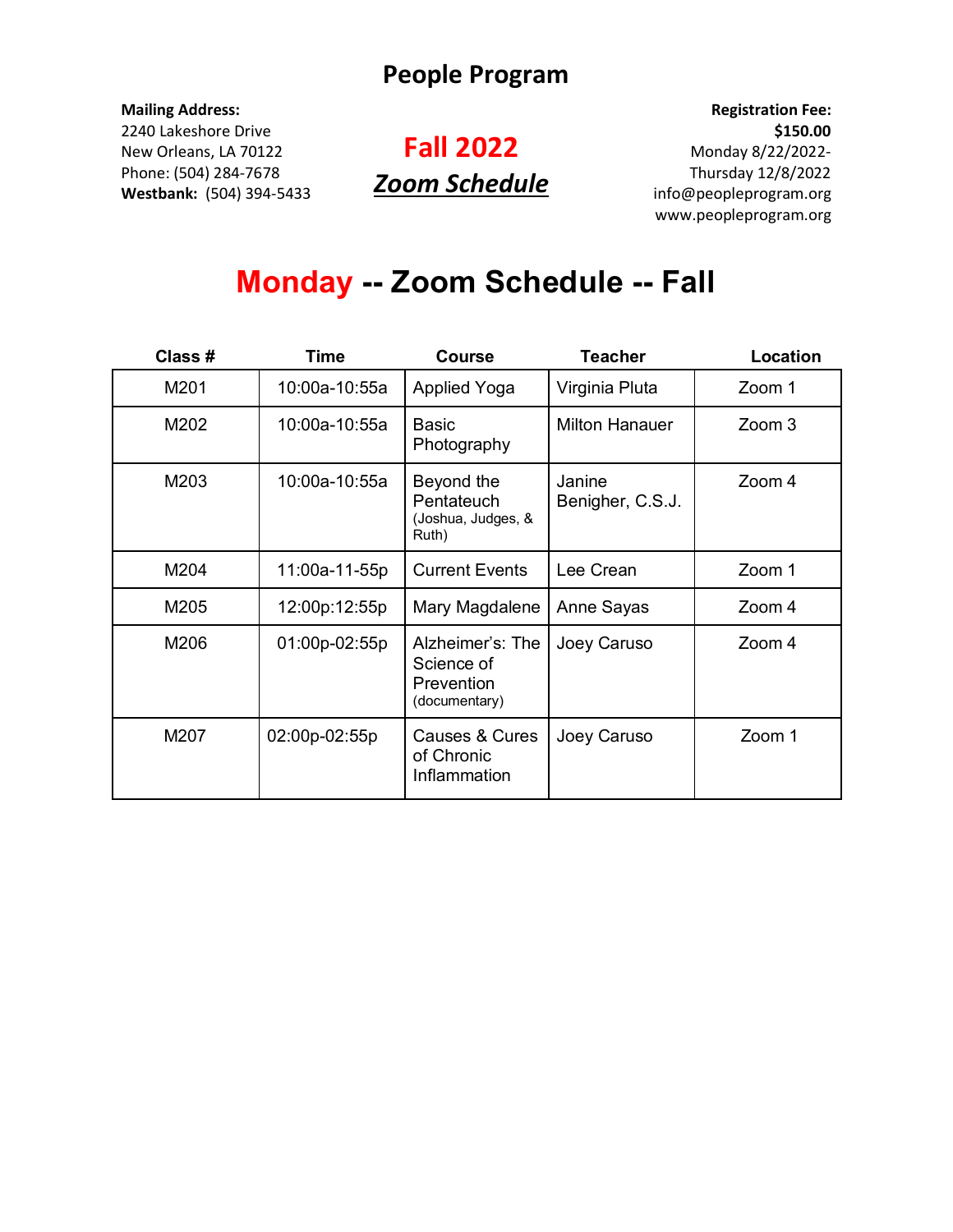#### **Mailing Address:**

2240 Lakeshore Drive New Orleans, LA 70122 Phone: (504) 284-7678 **Westbank:** (504) 394-5433

## **Fall 2022** *Zoom Schedule*

**Registration Fee: \$150.00** Monday 8/22/2022- Thursday 12/8/2022 info@peopleprogram.org www.peopleprogram.org

# **Tuesday -- Zoom Schedule -- Fall**

| Class# | <b>Time</b>                                                       | <b>Course</b>                   | Instructor(s)           | <b>Location</b> |
|--------|-------------------------------------------------------------------|---------------------------------|-------------------------|-----------------|
| T201   | 09:00a-09:55a<br>(class continues<br>until 10:55<br>without zoom) | <b>Ukraine Egg</b><br>Design    | Sara Fanelli            | Zoom 3          |
| T202   | 10:00a -10:55a                                                    | Dance<br>Movement               | <b>Brant Broom</b>      | Zoom 1          |
| T203   | 10:00a-10:55a                                                     | <b>Stretch</b>                  | Laura Guerin-<br>Hebert | Zoom 2          |
| T204   | 10:00a-11:55a                                                     | Genealogy DNA                   | Phyllis<br>Consentino   | Zoom 3          |
| T205   | 10:00a-10:55a                                                     | <b>Plant Natural</b><br>History | Kathy Anzelmo           | Zoom 4          |
| T206   | 11:00a-11:55a                                                     | <b>Jazz Dance</b>               | Laura Guerin-<br>Hebert | Zoom 1          |
| T207   | 11:00a-11:55a                                                     | Mind, Body &<br>Spirit Part 1   | Kathy Anzelmo           | Zoom 4          |
| T208   | 11:00-11:55                                                       | Beg. Spanish                    | <b>Jill Stone</b>       | Zoom 2          |
| T209   | 12:00p-12:55p                                                     | Tone & Strength<br>with Weights | Anna Ashard             | Zoom 2          |
| T210   | 12:00p-12:55p                                                     | Mind, Body, &<br>Spirit Part 2  | Kathy Anzelmo           | Zoom 4          |
| T211   | 01:00p-02:30p                                                     | Meditation                      | <b>Elaine Roark</b>     | Zoom 2          |
| T212   | 01:00p-01:55p                                                     | Yoga                            | LaVerne Kappel          | Zoom 1          |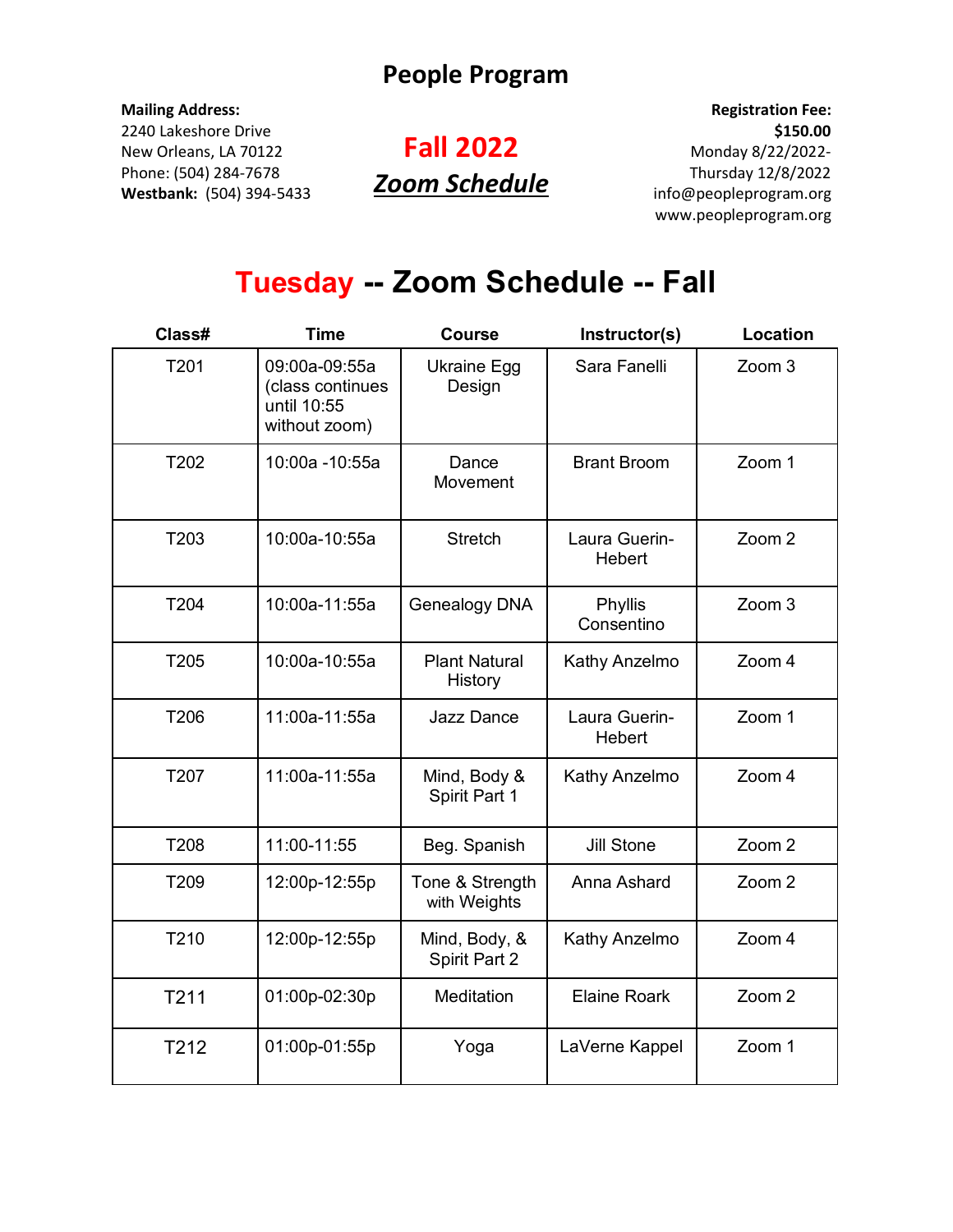#### **Mailing Address:**

2240 Lakeshore Drive New Orleans, LA 70122 Phone: (504) 284-7678 **Westbank:** (504) 394-5433

## **Fall 2022** *Zoom Schedule*

**Registration Fee: \$150.00** Monday 8/22/2022- Thursday 12/8/2022 info@peopleprogram.org www.peopleprogram.org

# **Wednesday -- Zoom Schedule -- Fall**

| Class# | <b>Time</b>       | <b>Course</b>                                           | Instructor(s)                              | <b>Location</b>   |
|--------|-------------------|---------------------------------------------------------|--------------------------------------------|-------------------|
| W201   | 09:00a-09:55a     | Yoga                                                    | LaVerne Kappel                             | Zoom 1            |
| W203   | 10:00a-10:55a     | <b>Walk Fit</b>                                         | <b>Charlene Berry</b>                      | Zoom 1            |
| W205   | 10:00a-10:55a     | Adv. Computers<br>Windows<br>Projects                   | Max Winkeler                               | Zoom 4.           |
| W206   | 10:00a-11:55a     | Intermediate<br>Genealogy                               | Phyllis<br>Consentino                      | Zoom 3            |
| W207   | 10:00a-10:55a     | Jin Shin Jyutsu                                         | <b>Cily Winkeler</b>                       | Zoom <sub>2</sub> |
| W208   | 11:00a-11:55a     | War, Peace, &<br>Power                                  | Jim White                                  | Zoom <sub>2</sub> |
| W215   | $11:00a - 11:55a$ | Introduction to<br>Mindfulness<br>Meditation            | Jaime Nino                                 | Zoom $\_$         |
| W209   | 12:00p-12:55p     | Intermediate<br>French                                  | <b>Cily Winkeler</b><br>Max Winkeler       | Zoom 4            |
| W210   | 12:00 - 12:55     | Writing &<br>Marketing<br><b>Short Fiction</b>          | Pamela Ebel                                | Zoom 3            |
| W214   | 01:00p-02:25p     | Mind, Body, &<br>Spirit                                 | Kathleen Gahr &<br>Ann Juul                | Zoom 2            |
| W211   | 02:00p-02:55p     | <b>Creative Writing</b>                                 | <b>Beth Johnson</b>                        | Zoom 4            |
| W212   | 05:00p-05:55p     | Wine 101                                                | Rebekah<br>Cossaboom                       | Zoom 3            |
| W213   | 05:00p-05:55p     | Book Club:<br>The Book Woman<br>of Troublesome<br>Creek | Myra Lewis<br>by Kim Michele<br>Richardson | Zoom 2            |